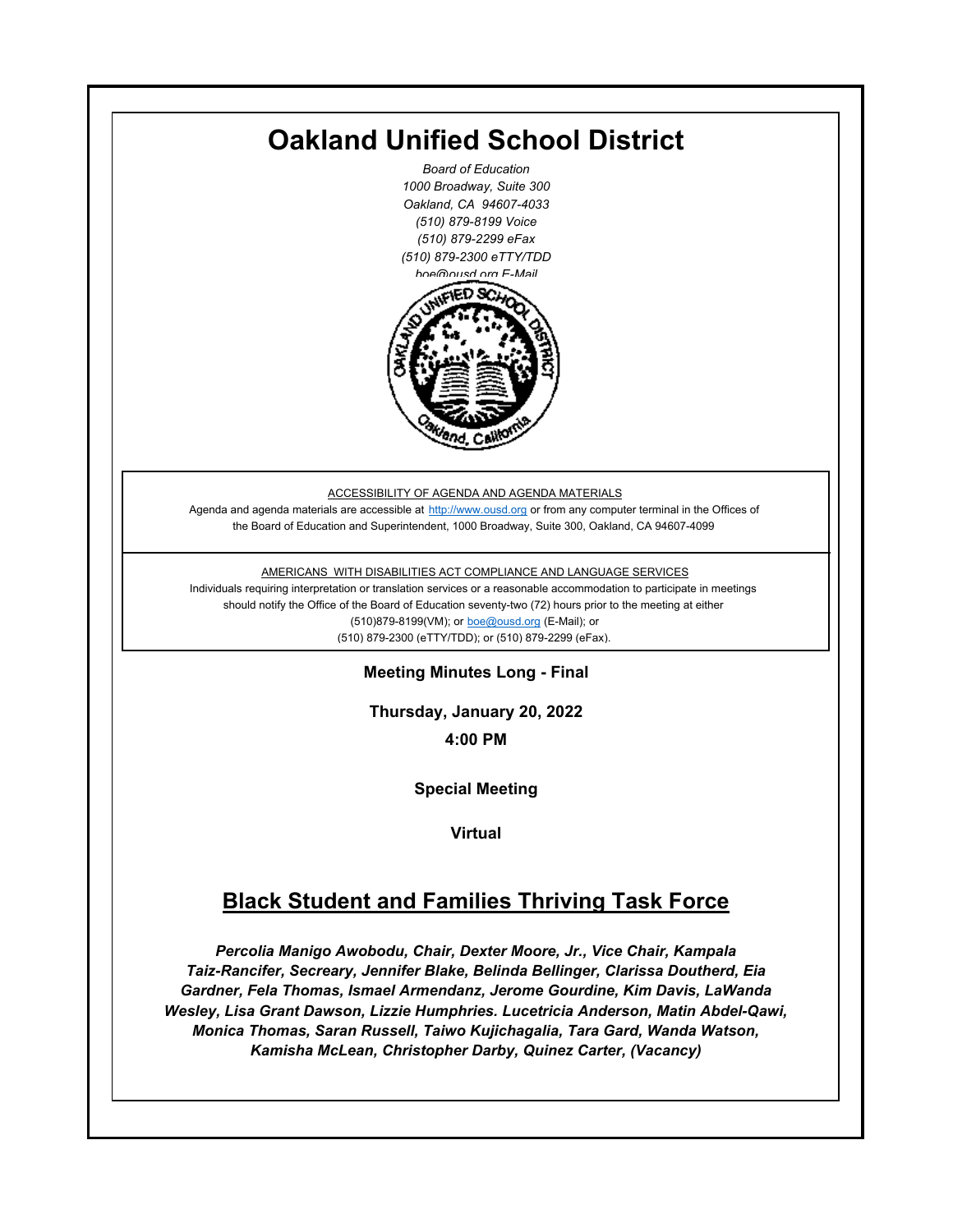LEY CUMPLIMIENTO PARA AMERICANOS CON DISCAPACIDADES Y SERVICIO DE IDIOMAS Personas que requieran servicios de traducción o interpretación o facilidades razonables para participar en juntas deberán notificar a la Oficina de la Mesa Directiva de Educación setenta y dos (72) horas antes de la junta ya sea al (510)879-8199(VM); o boe@ousd.org (E-Mail); o (510) 879-2300 (eTTY/TDD); o (510) 879-2299 (eFax).

#### 美国残障人士法案條例遵守及語言服務

個别人士需要傳譯及翻譯服務或有合理安排去參與會議的應該在舉行會議之前的七十二 (72) 小時通知教育委員 會。請致電(510)879-8199(留言);或 boe@ousd.org (電郵) ;或(510) 879-2300 (電子文字電話/聽障專用電信 設備 (eTTY/TDD));或(510)879-2299(電子圖文傳真 (eFax))。

#### TUÂN HÀNH ĐẠO LUẬT NGƯỜI MỸ KHUYẾT TẤT VÀ DỊCH THUẬT

Những người nào cần thông ngôn hay phiên dịch hay một sắp xếp hợp lý nào để tham gia các buổi họp phải thông báo Văn phòng của Hội đồng Giáo dục bảy mươi hai (72) tiếng đồng hồ trước buổi họp, số điện thoại (510)879-8199 (VM); hay là boe@ousd.org (E-Mail); hay là (510) 879-2300 (eTTY/TDD); hay là số (510) 879-2299 (eFax).

## សេវាបកប្រែភាសា និងការអនុលោមតាមច្បាប់ជនជាតិអាមេរិកាំងពិការ

អកណាដែលតេវការសេវាបកប្រែភាសាដោយផ្ទាល់មាត់ ឬជាលាយលក្ខអក្សរ ឬត្រូវការការជួយសម្រះសម្រលយ៉ាងសមរម្យ មយ ដើម្បីចលរមកងកិច្ចប្រជុំនានានោះ ត្រូវផ្តល់ដំណឹងទៅកាន់ទីការិយាល័យនៃក្រមប្រឹក្សាអប់រំ ឱ្យបានចិតសិបពី (72) ម៉ោង ម្មនកិច្ចប្រជុំ តាមរយៈទូរស័ព្ទ:លេខ (<u>510) 879-8199</u> បុតាមរយៈអ៊ីមែល <u>boe@ousd.org</u> បុទ្**រ**ស័ព្ទ eTTY/TDD លេខ (510) 879-2300 ប៊ូទ្មិសារលេខ (510) 879-2299។

الامتثال لقانون الأمريكيين نو ي الإعاقات (ADA) وتوفير الخدمات اللغوية من يحتاج إلى خدمات التر جمة المكتوبة أو خدمات التر جمة الفورية أو الترتيبات التيسيرية المعفّولة لكي يساهم في الإجتماعات فالمرجو منه إبلاغ مكتب إدارة التعليم إثنين وسبعين (72) ساعة قبل الإجتماع بوسيلة من الوسائل التالية: البريد الإلكتروني: 510.879.2299 boe@ousd.org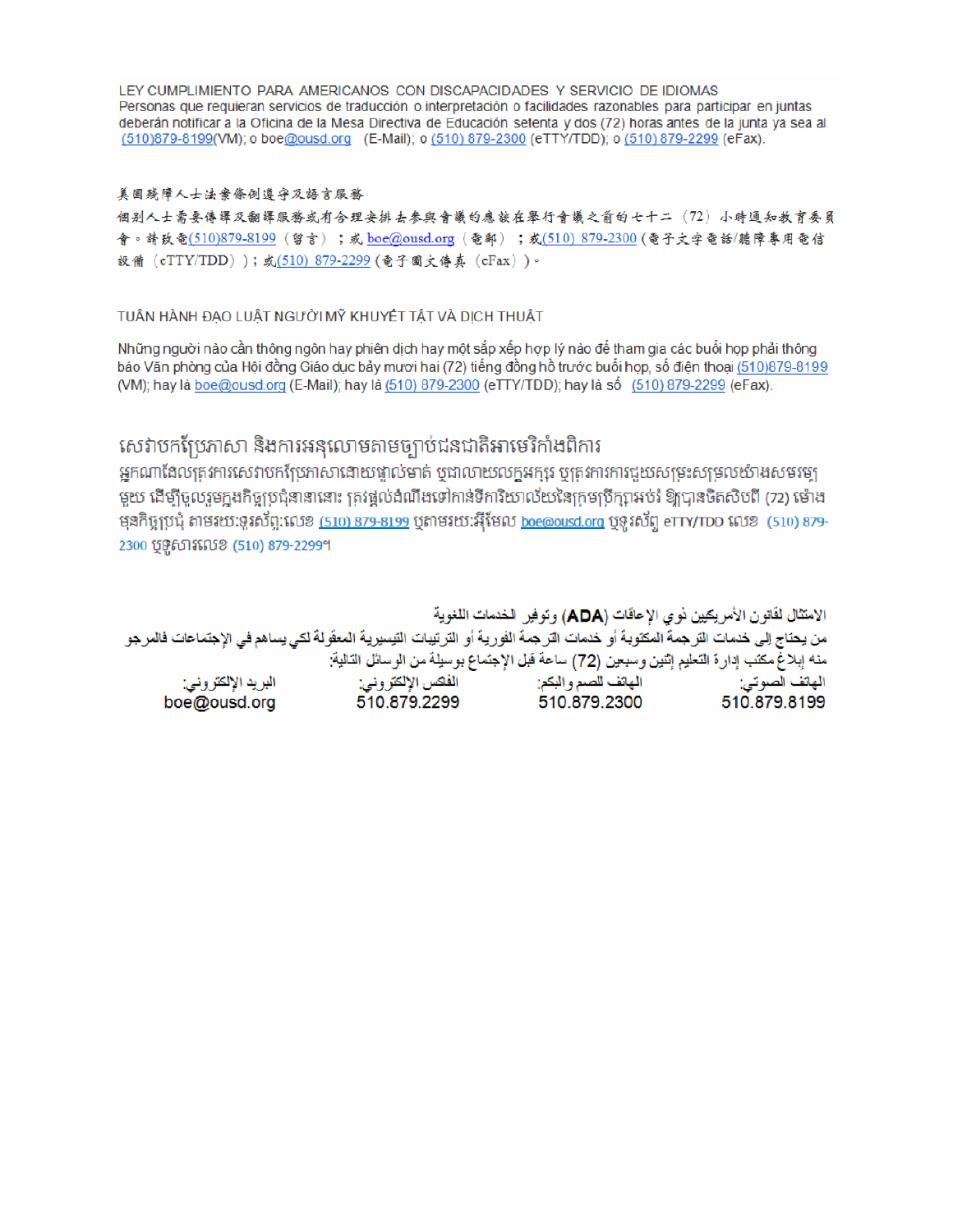## **NOTICE - EXCLUSIVELY VIRTUAL MEETING**

#### **A. Call to Order**

*Chairperson Pecolia Manigo Awobodu called the meeting to order at approximately 4:00 P.M. with Kampala Taiz-Rancifer beginning the meeting with a land acknowledgement.*

### **B. Roll Call**

|  | Present 13 - Belinda Bellinger      |
|--|-------------------------------------|
|  | Clarissa Doutherd                   |
|  | Fela Thomas                         |
|  | Jerome Gourdine                     |
|  | Kim Davis                           |
|  | Monica Thomas                       |
|  | Taiwo Kujichagalia                  |
|  | Wanda Watson                        |
|  | Kevin Hill                          |
|  | Secretary Kampala Taiz-Rancifer     |
|  | Kamisha McLean                      |
|  | Vice Chairperson Dexter Moore       |
|  | Chairperson Percolia Manigo Awobodu |
|  | Absent 12 - Quinez Carter           |
|  | Student Appointee2                  |
|  | Eia Gardner                         |
|  | Ismael Armendanz                    |
|  | Jenn Blake                          |
|  | Lisa Grant Dawson                   |
|  | Lizzie Humphries                    |
|  | Erica Macklin                       |
|  | Matin Abdel-Qawi                    |
|  | Saran Riussell                      |
|  | LaWanda Wesley                      |
|  | Tara Gard                           |
|  |                                     |

# **Roll Call (Secretary's Observation)**

*Matin Abdel-Qawi present at 4:20 P.M.*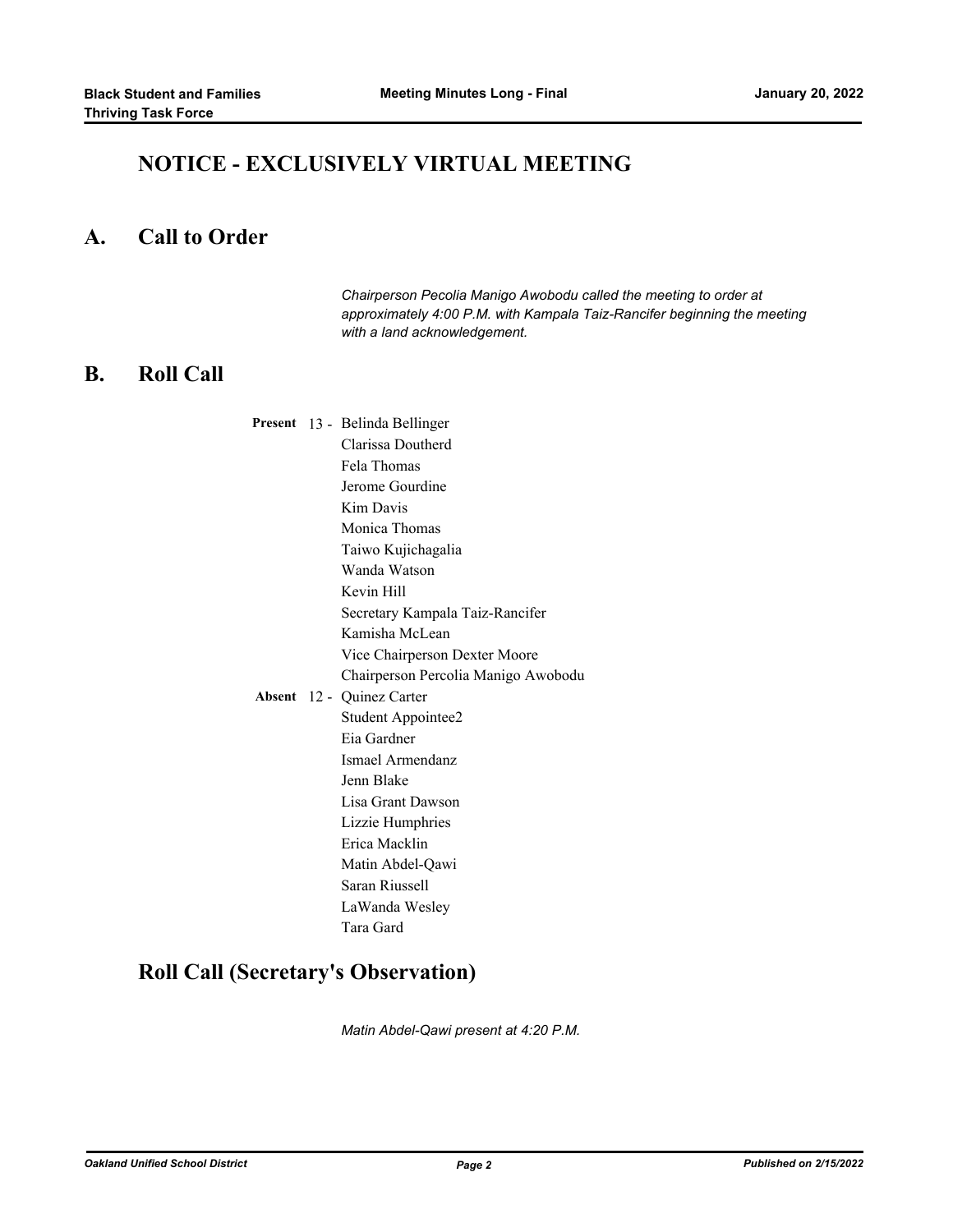|  | Present 14 - Belinda Bellinger      |
|--|-------------------------------------|
|  | Eia Gardner                         |
|  | Fela Thomas                         |
|  | Jerome Gourdine                     |
|  | Kim Davis                           |
|  | Matin Abdel-Qawi                    |
|  | Monica Thomas                       |
|  | Taiwo Kujichagalia                  |
|  | Wanda Watson                        |
|  | Kevin Hill                          |
|  | Secretary Kampala Taiz-Rancifer     |
|  | Kamisha McLean                      |
|  | Vice Chairperson Dexter Moore       |
|  | Chairperson Percolia Manigo Awobodu |
|  | Absent 11 - Quinez Carter           |
|  | Student Appointee2                  |
|  | Clarissa Doutherd                   |
|  | Ismael Armendanz                    |
|  | Jenn Blake                          |
|  | Lisa Grant Dawson                   |
|  | Lizzie Humphries                    |
|  | Erica Macklin                       |
|  | Saran Riussell                      |
|  | LaWanda Wesley                      |
|  | Tara Gard                           |

# **Roll Call (Secretary's Observation)**

|  | Erica Macklin present at 4:44 P.M.  |
|--|-------------------------------------|
|  | Present 15 - Belinda Bellinger      |
|  | Clarissa Doutherd                   |
|  | Fela Thomas                         |
|  | Jerome Gourdine                     |
|  | Kim Davis                           |
|  | Erica Macklin                       |
|  | Matin Abdel-Qawi                    |
|  | Monica Thomas                       |
|  | Taiwo Kujichagalia                  |
|  | Wanda Watson                        |
|  | Kevin Hill                          |
|  | Secretary Kampala Taiz-Rancifer     |
|  | Kamisha McLean                      |
|  | Vice Chairperson Dexter Moore       |
|  | Chairperson Percolia Manigo Awobodu |